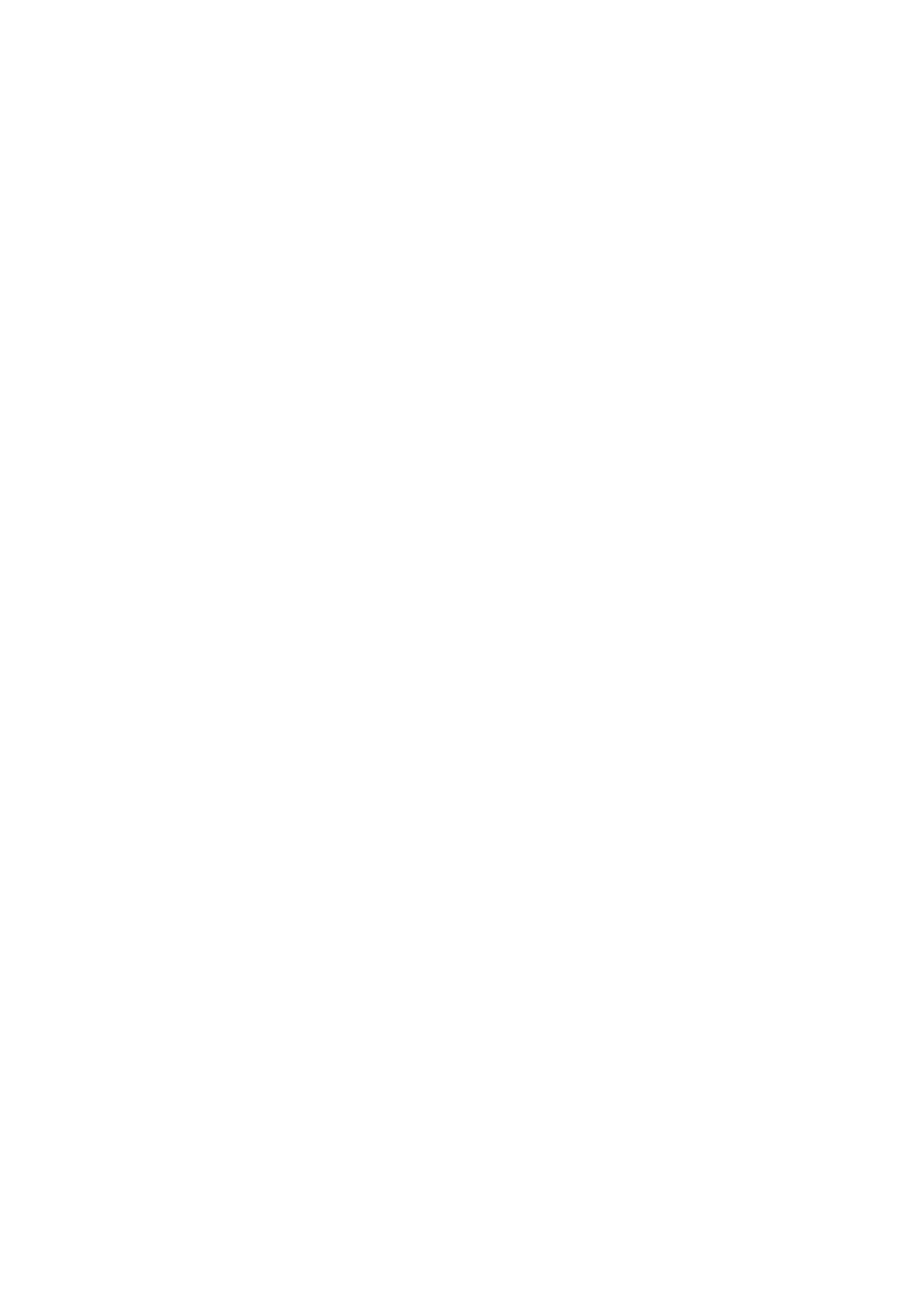## Contents

| 4.6.3 Electrical and Mechanical Specifications 21 |  |
|---------------------------------------------------|--|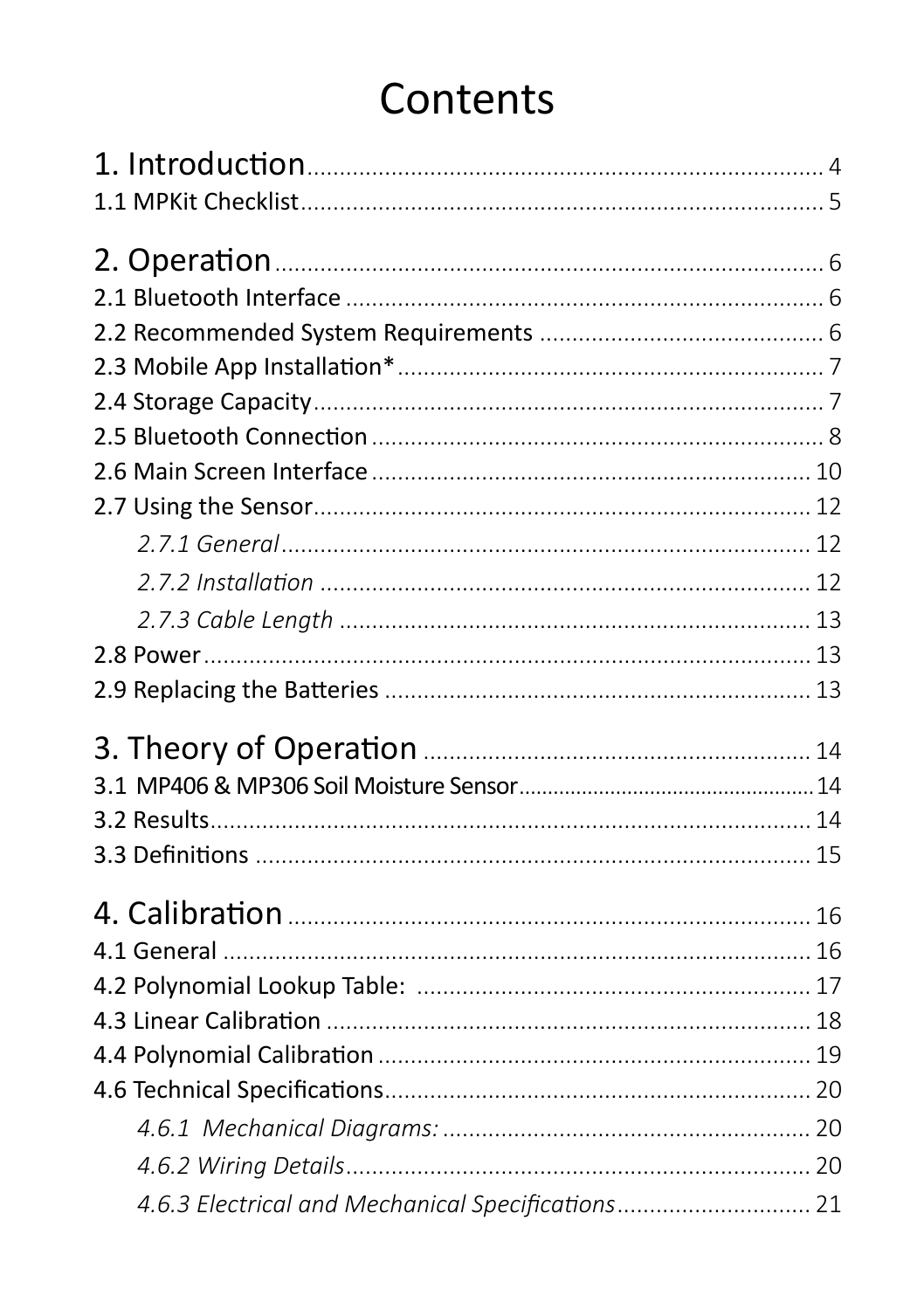<span id="page-3-0"></span>The MPKit-406B / MPkit-306B is a portable soil moisture kit that enables rapid sampling of Volumetric Soil Water Content (VSW%). The Moisture Probe (MP406 / MP306) is inserted to the required depth of measurement and the moisture content read out is displayed in an Android mobile App using Bluetooth (BLE – Bluetooth Low Energy). The readings are also stored for later recall or to download to a computer.

The Moisture Probe uses a high frequency technology to measure the dielectric constant (Ka) of soil and other fine powdered materials or liquids. In these instances, the dielectric constant will be shown in millivolts (mV). The specific measurement of the dielectric constant of the soil and the conversion of the resultant millivolt output from the sensor probes is processed by the App, which enables direct measurement of the Volumetric Soil Water Percentage (VSW%).

The results displayed as Volumetric Soil Water Percentage (VSW%) come from a calibration relating Ka and mV output to the VSW%. The calibration curve used in the Android mobile App interface is the result of systematic calibration of many mineral soils. For common agricultural soils the results displayed can meet the needs of most applications. If a higher resolution is required, the customer may wish to take the mV output and recalibrate it directly to the VSW%

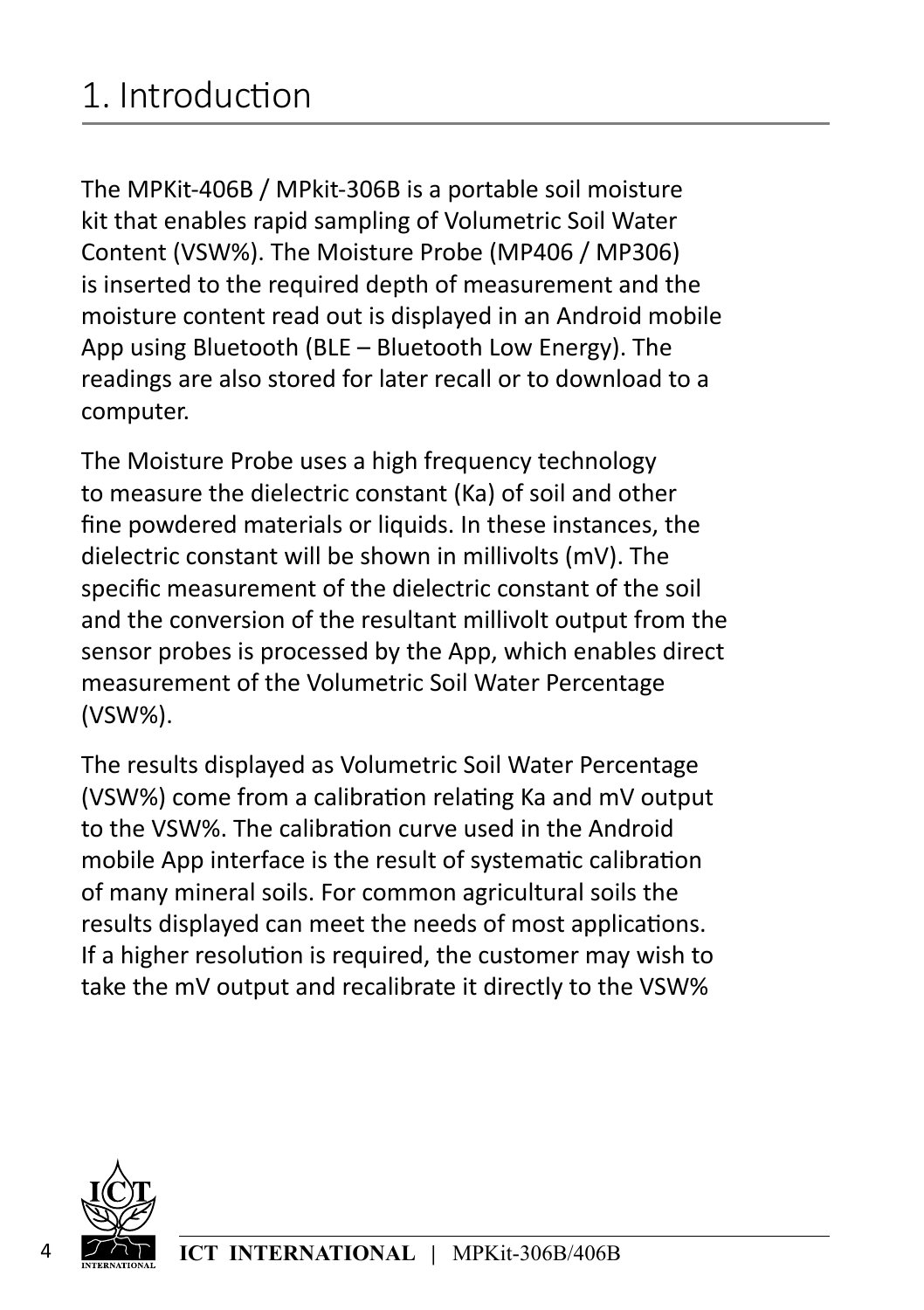<span id="page-4-0"></span>of the soil being measured.

#### **1.1 MPKit Checklist**

The MPKit consists of:

- □ 1x Either MP406 or MP306 Moisture Probe
- □ 1x Bluetooth Interface
- □ 1x Android Phone with *ICT MPKit* App pre-loaded
- □ 1x 35cm Moisture Probe Extension Rod and 1x 35cm Extension rod with a T-Handle
- □ 1x Carry Case



**MPkit -** Inside The Carry Case

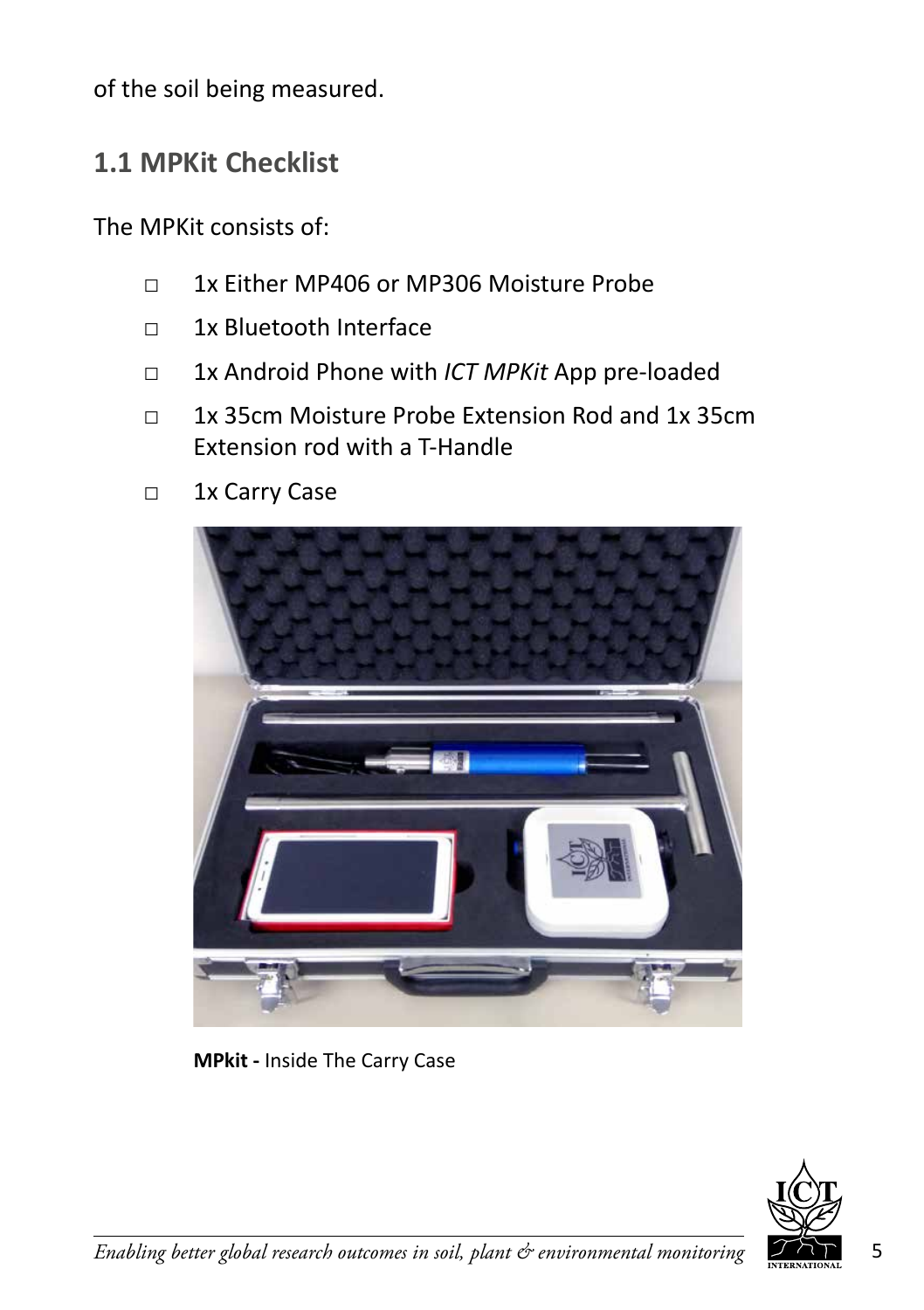#### <span id="page-5-0"></span>**2.1 Bluetooth Interface**

The MPKit has a male connector which plugs directly into the Bluetooth Interface.

This Bluetooth Interface provides power to the sensor for reading the soil moisture content and transmits this data to an Android phone. The returned mV signal is displayed directly as mV and is also converted and displayed as Volumetric Soil Water Percentage (VSW%). Refer to section 4.4 for the conversion table.



**Figure 1.** Male connector

#### **2.2 Recommended System Requirements**

| <b>Operating System</b>  | Android 6.0 or above                                     |
|--------------------------|----------------------------------------------------------|
| <b>RAM</b>               | 1 GB or above                                            |
| <b>Available Storage</b> | At least 200 MB                                          |
| Communication            | Requires Bluetooth<br>Low Energy (BLE)<br>compatibility. |



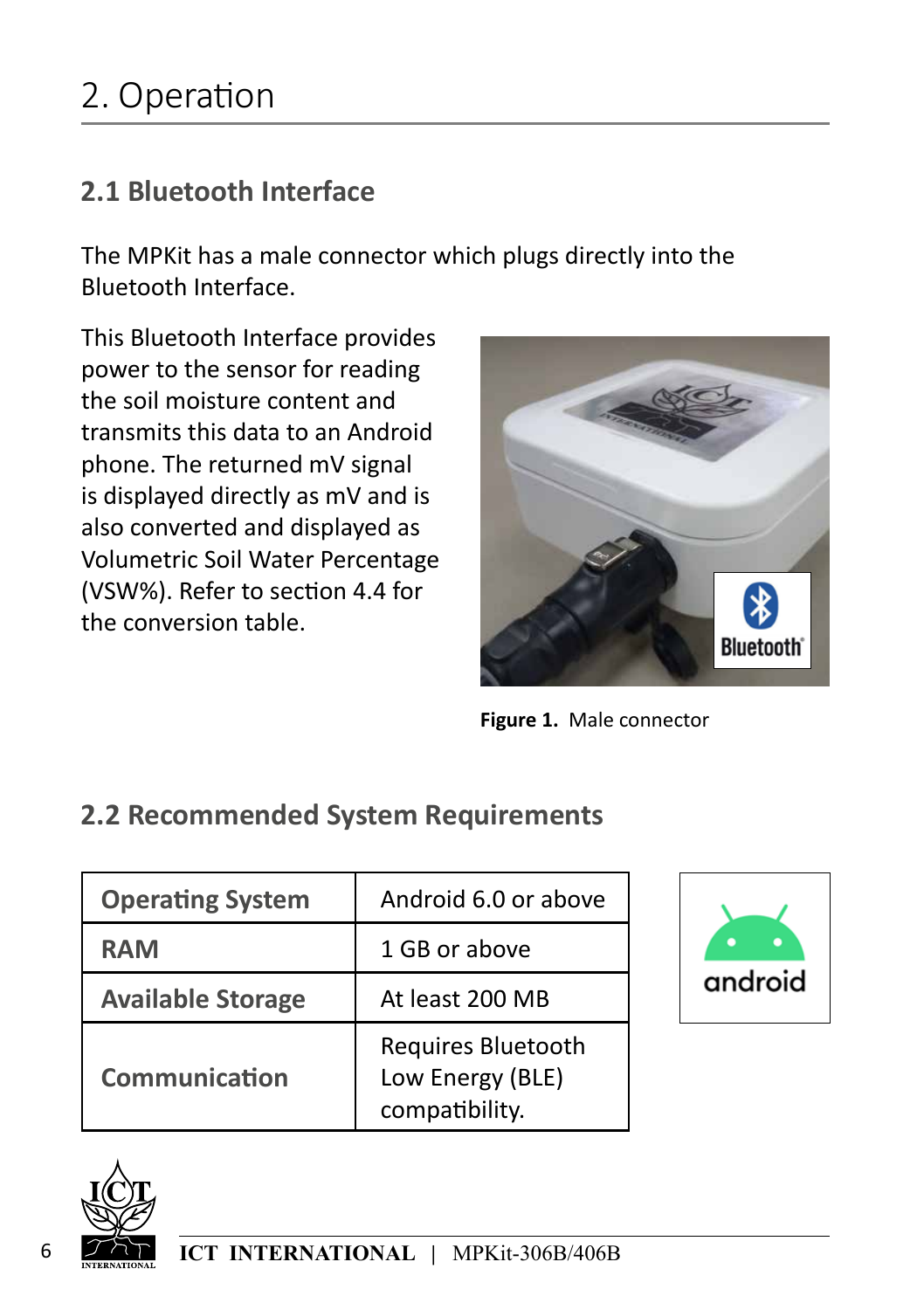## <span id="page-6-0"></span>**2.3 Mobile App Installation\***

**\*The MPKit comes standard with an android mobile phone handset, pre-loaded with the phone app** *ICT MPKit***.** 



The *ICT MPKit* phone application can also be downloaded directly onto an android mobile phone from the ICT International website, and installed from the download folder. Alternately, the app can be copied to the phone from a computer. Download the app from the ICT International website - MPKit1.0.3.apk (later versions will have a filename with an updated number). The app will also be published on the Google app store *Google Play*; please search for *ICT MPKit*. Updates will be available through *Google Play*.

Using a USB Micro B cable (included), connect the Android phone to the computer and copy the app (MPKit1.0.3.apk or later) to the download folder on the mobile phone. Once completed, open the download folder on the phone through settings and tap the application to install. Upon first running the app, it will ask for the following permissions: Bluetooth, write to storage, and GPS. These must be enabled in order to use the App.

## **2.4 Storage Capacity**

Each project will require a unique number of measurements per site, as well as a unique number of sites, over a period of time. The following example should indicate the incredible storage capability and efficiency of the *ICT MPKit*: If one csv file happens to contain 1,000 measurements it will take up approx. 100KB. Therefore 1GB of available data on the mobile phone handset has the capacity to contain 10,000 CSV files that are sized 100KB. It is recommended that the csv files is exported by email and/or saved to a computer for further use, and for backup.

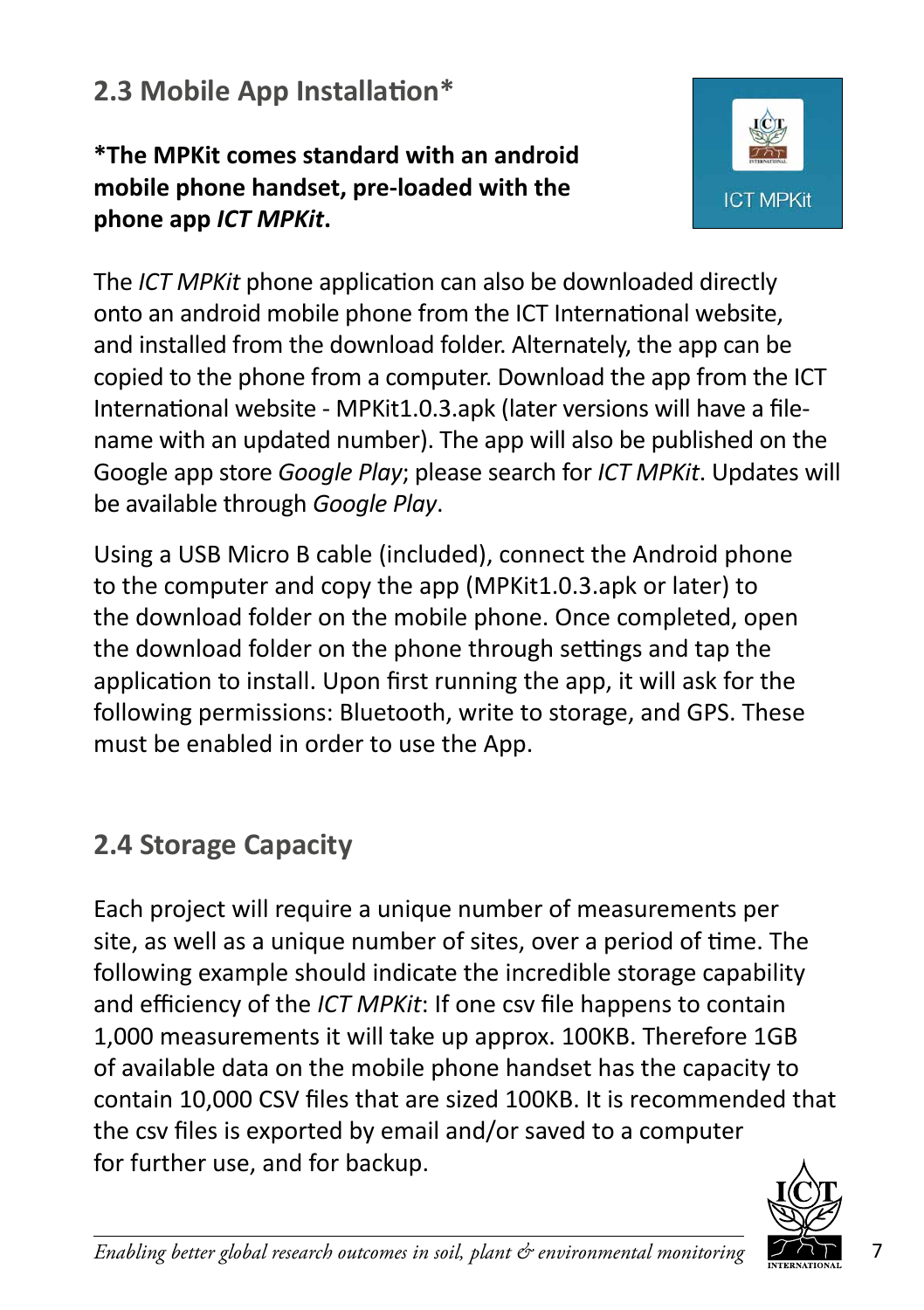## <span id="page-7-0"></span>**2.5 Bluetooth Connection**

Power up the Bluetooth Interface by pressing the button. The button has an LED that will flash periodically while the device is powered on (see Figure 2 below).

Open the MPKit application in the mobile phone by tapping the icon. The App will automatically search for Bluetooth devices (see Figure 3 below).

Select BM71\_BLE from the list of devices to connect the phone to the MPKit. The MAC address number will be unique to each Bluetooth Interface (See the back of the white box).

The App will ask the user to set the site name where the current measurement set is taking place. This will set the name of the csv file, making it easier to find in future (See Figure 4-5 on page 9).



**Figure 2.** Push Button on the Bluetooth Interface box.



**Figure 3.** Touch/Tap on the *ICT MPKit* Phone Application Icon to open it.

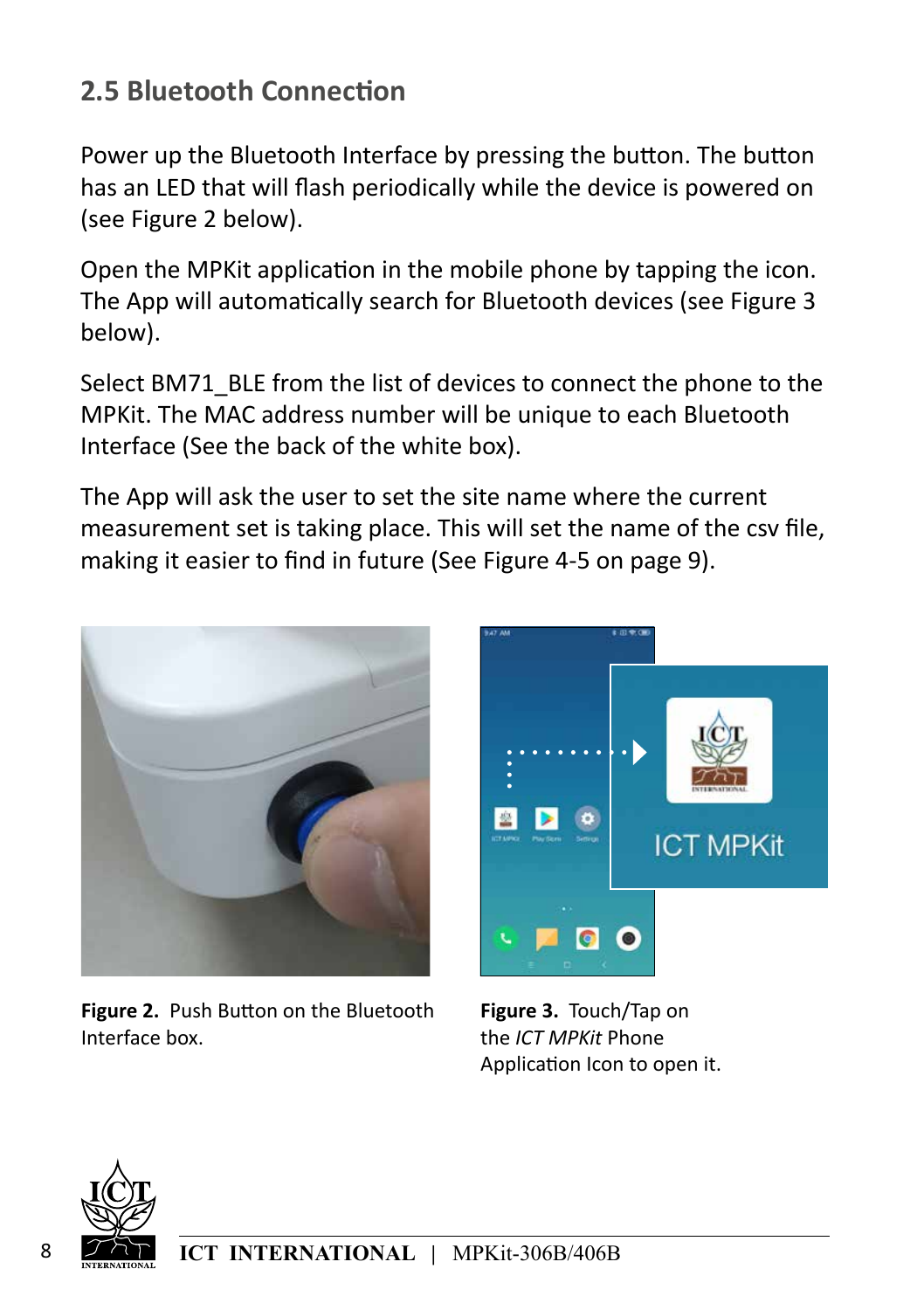

**Figure 4.** Select (Touch/Tap) the file-name showing the unique MAC address number of the Bluetooth Interface (See the back of the white box).



**Figure 5.** Set the site which will also name the csv file.



All labelled buttons turn orange temporarily when touched/selected.



*Enabling better global research outcomes in soil, plant & environmental monitoring* 9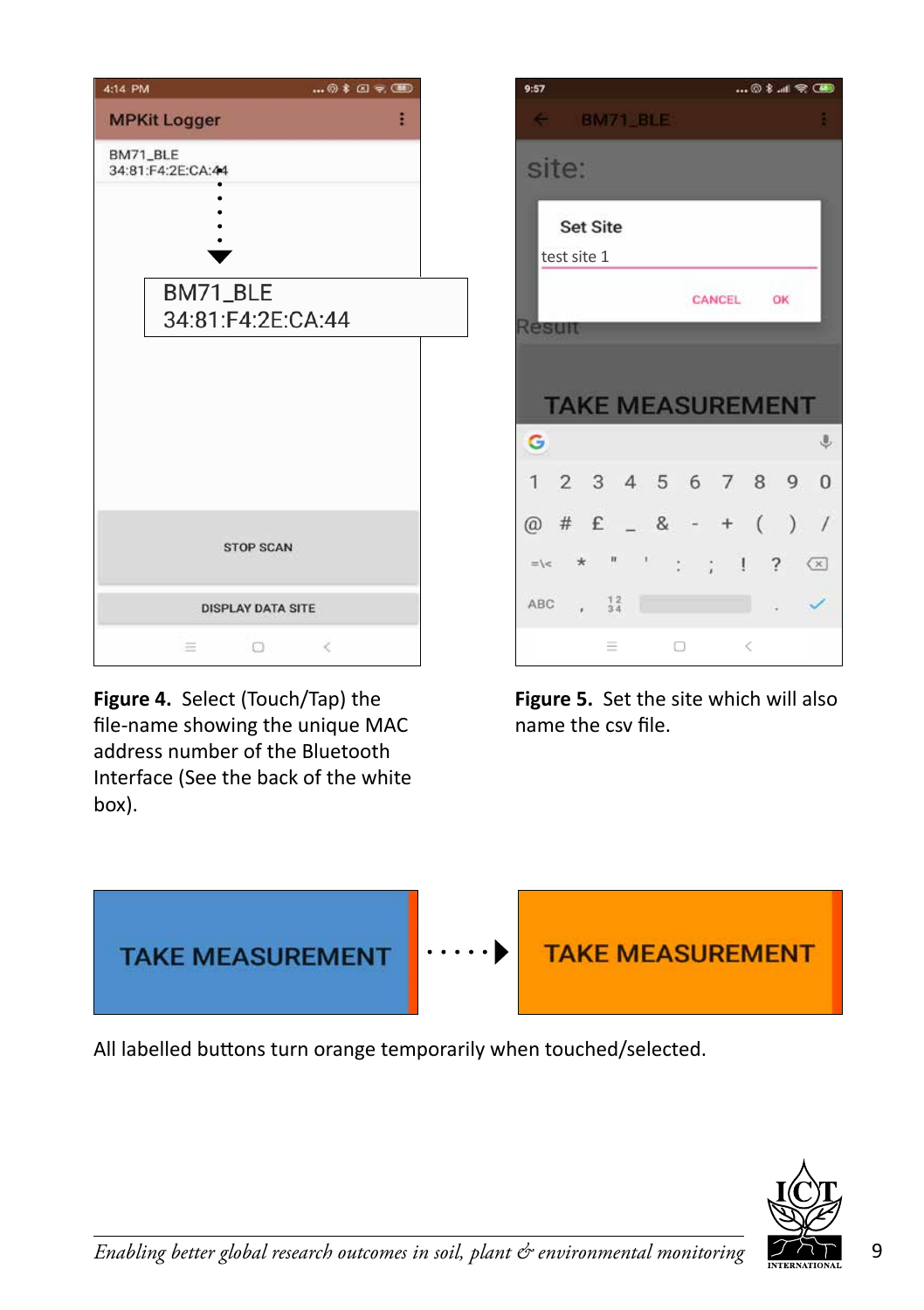## <span id="page-9-0"></span>**2.6 Main Screen Interface**

The Main Screen Interface contains the following controls (via touch):

| <b>Control</b>                                    | <b>Description</b>                                                                                                                   |
|---------------------------------------------------|--------------------------------------------------------------------------------------------------------------------------------------|
| <b>Mineral [Default</b><br><b>Selected Table]</b> | Select lookup table - Mineral soil<br>(default), Organic (soil mainly<br>comprised of plant matter) or a<br>customised Lookup Table. |
| <b>Take Measurement</b>                           | Take and save a measurement (Time/<br>Date, VSW%, raw mV and related data).                                                          |
| <b>Add Note</b>                                   | Adds a note to the last measurement<br>taken.                                                                                        |
| <b>Remove Previous</b><br><b>Measurement</b>      | Delete the last measurement from<br>the data file.                                                                                   |
| <b>Display Data</b>                               | Display the collected measurements<br>of the Site.                                                                                   |
| <b>Set Site</b>                                   | Set the name of the site/ location.                                                                                                  |
| <b>Create Lookup Table</b>                        | Create a custom Lookup Table (file will<br>be stored on the phone).                                                                  |
| <b>Disconnect</b>                                 | Disconnect from the MPKit Bluetooth<br>adapter.                                                                                      |

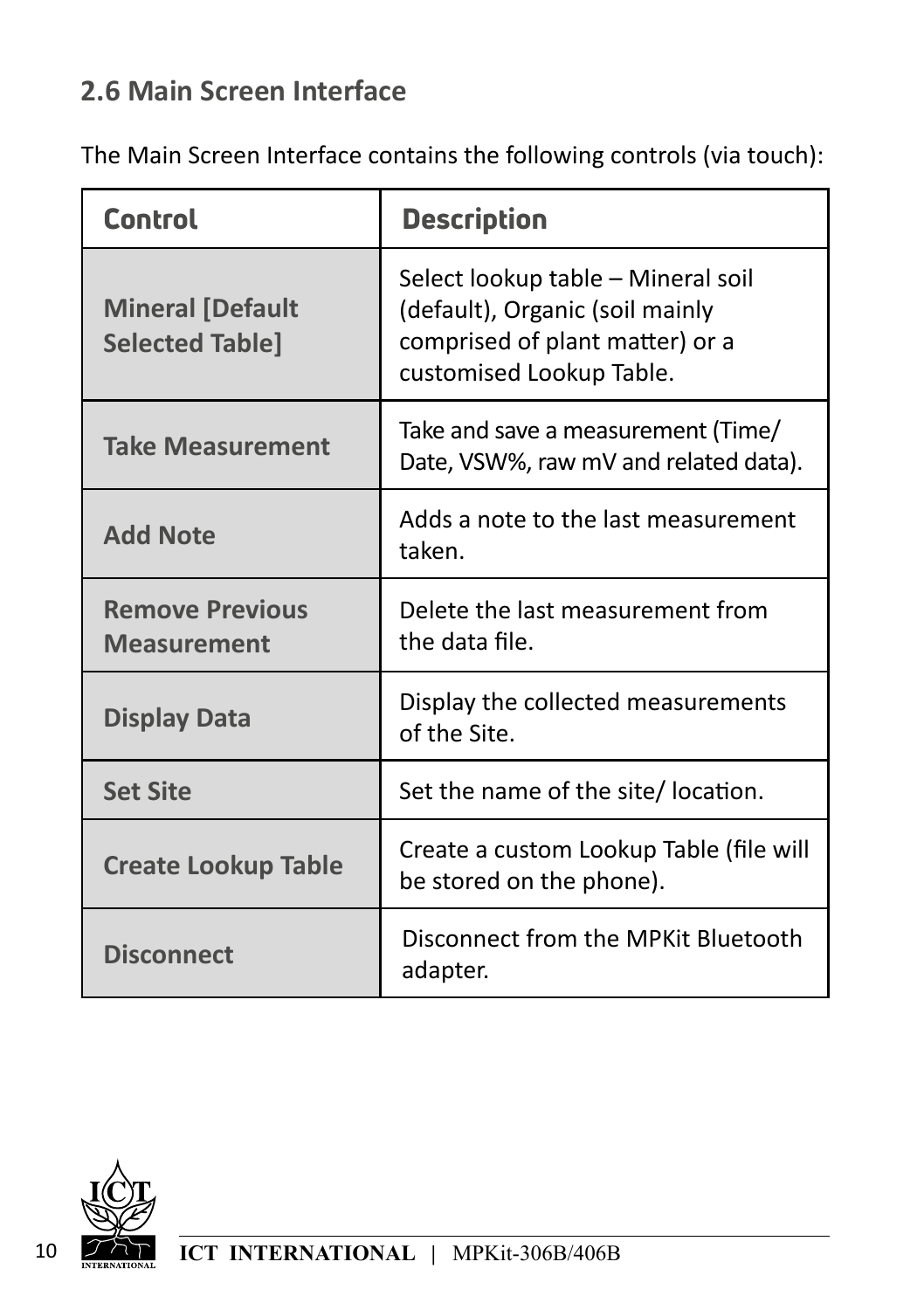

*Enabling better global research outcomes in soil, plant & environmental monitoring*  $\mathcal{T}$   $\mathcal{F}$  11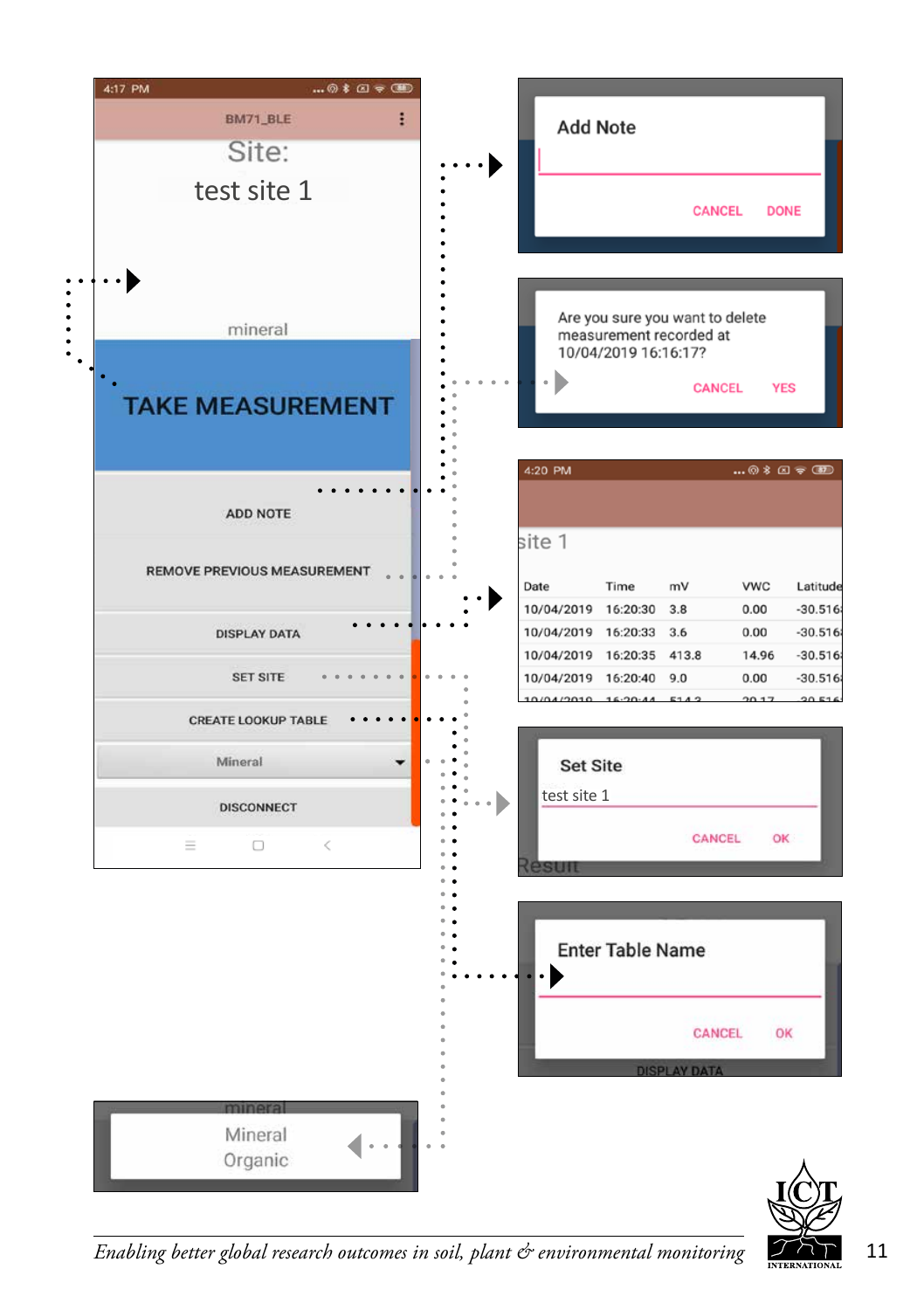## <span id="page-11-0"></span>**2.7 Using the Sensor**

#### *2.7.1 General*

The MP406 and MP306 sensor exterior is made from extremely durable ABS plastic formed into a custom designed tube. The electronics are totally sealed within this tube. The needles are made from high-quality stainless steel (Spec No. SS316) suitable for use in the most hostile environments. Contact ICT International if you are unsure of the suitability of the MP306/MP406 for your application.

#### *2.7.2 Installation*

The MP406 and MP306 sensor can be pushed into the ground using the included T-Handle for surface measurements, or a hole can be augured to the desired depth. Care should be taken to ensure the needles are in solid contact with the soil. The sensor should be pushed directly and firmly into the soil. The sensor should not be wobbled when inserting. This will create an air gap and the reading from the sensor will be less than the actual soil moisture (VSW%).







While the MP406 and MP306 sensor needles are quite robust, they may be bent or damaged if you attempt to force the sensor into rocky soils. If they bend, since they are welded to the body then just push the needles to straighten the bend.

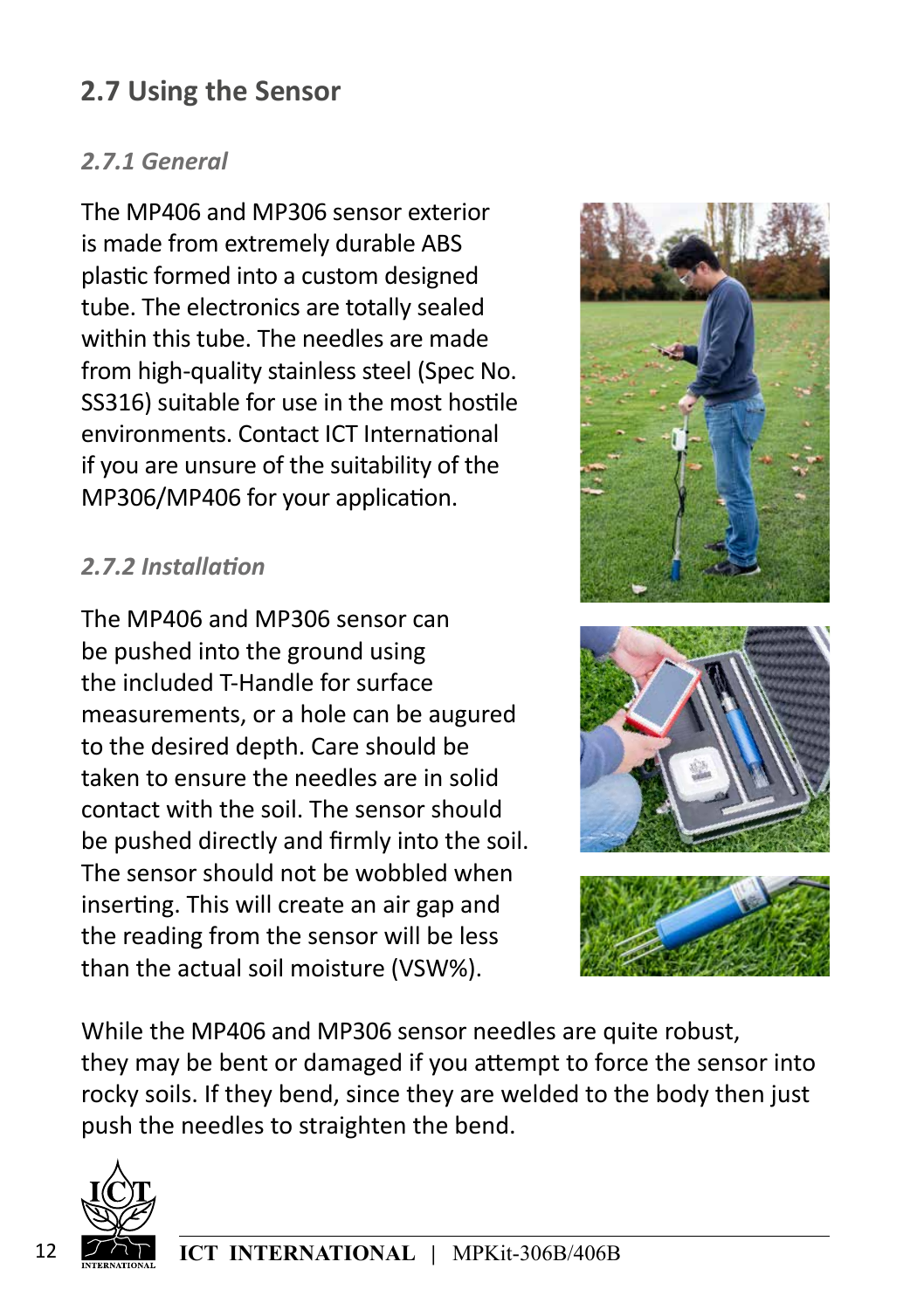#### <span id="page-12-0"></span>*2.7.3 Cable Length*

The standard cable length is 70cm. This may be extended upon request; please contact ICT International for more information.

#### **2.8 Power**

The MPKit-406B/MPKit-306B Bluetooth Interface is powered by 3x standard AAA batteries (included). An internal step-up transformer converts battery voltage to 12V for sensor excitation.



#### **2.9 Replacing the Batteries**

- 1. Remove the 4 pcs. screws located at the back of the enclosure by using a Phillips screwdriver.
- 2. Replace the 3 pcs. AAA batteries with a new one. Check for the correct orientation of the polarity.
- 3. Install back the 4 pcs. screws into the enclosure.

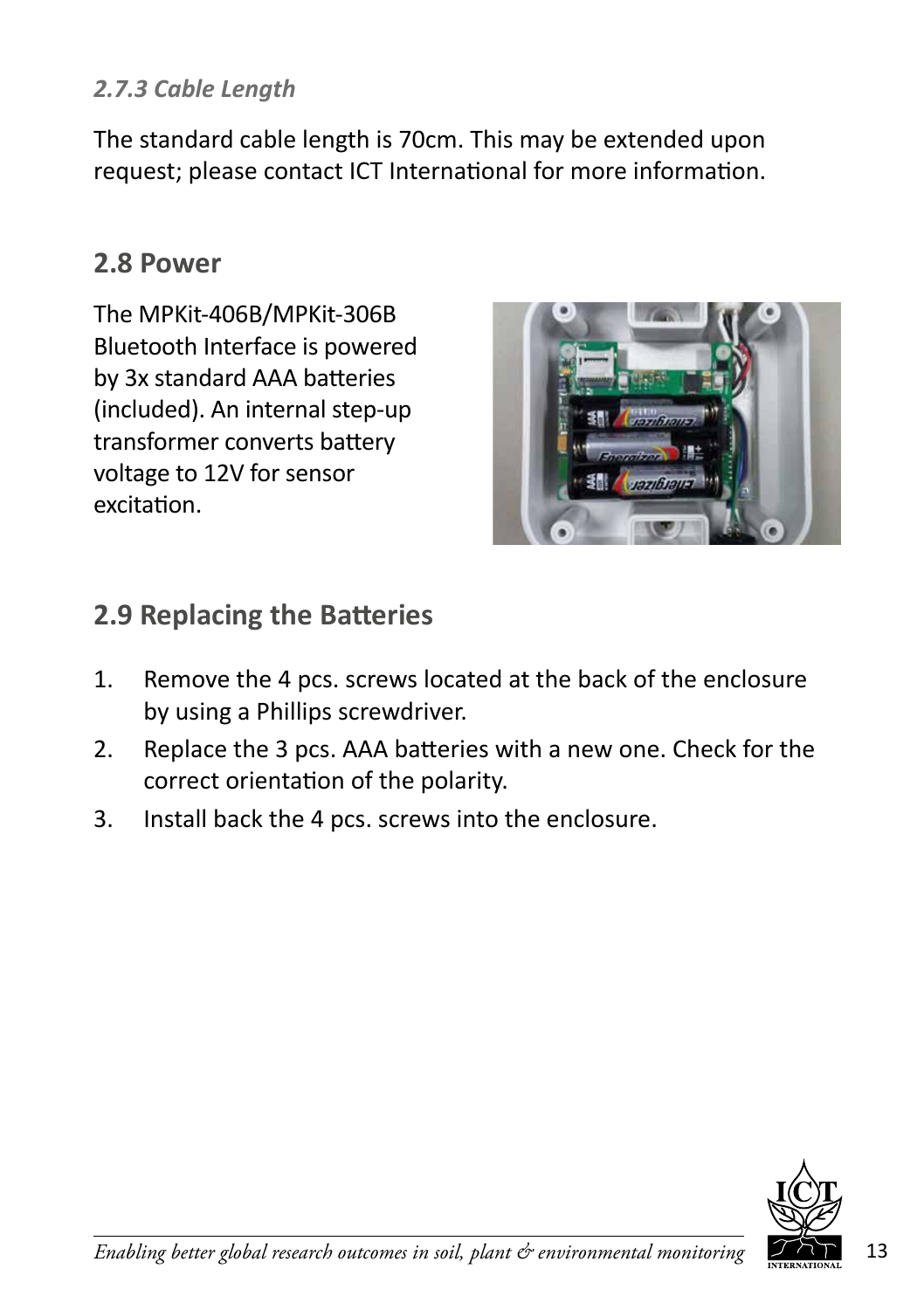## <span id="page-13-0"></span>**3.1 MP406 & MP306 Soil Moisture Sensor**

| Water (Ka) | $= 80$ |
|------------|--------|
| Clay (Ka)  | = 3    |
| Sand (Ka)  | = 2    |
| Air (Ka)   |        |

The MP406 and MP306 sensor has a high frequency moisture detector which uses the standing wave principle to indicate the ratio of two or more substances forming the body of a material, each substance having dielectric constant (Ka).

The moisture measurement of the material is based upon the fact that in a water, soil, air matrix, the dielectric constant is dominated by the amount of water present. Soil water content can be measured exactly as changes in the water content of the soil result in changes in the dielectric constant of the soil.

Materials that can be measured by the MP406/MP306 sensor are most often soil, but can also be any composition of non-metallic powdered, liquid or solid phase substance into which the needles are inserted.

## **3.2 Results**

The results from measurement of absolute volumetric soil water percent (VSW%) from prepared soil samples using the MPKit are given in Figure 1. This result is typical of the results obtained from comparative testing of the MPKit in prepared soil samples, for a wide range of agricultural soils. The results from measurement of the absolute volumetric soil water percent (VSW%) using the MPKit when compared with Trase® TDR technology (Soil Moisture Equipment Corp.) are given in Figure 2. This result is typical of the results obtained from comparative testing of the MPKit compared to Trase® TDR technology for a wide range of agricultural soils.

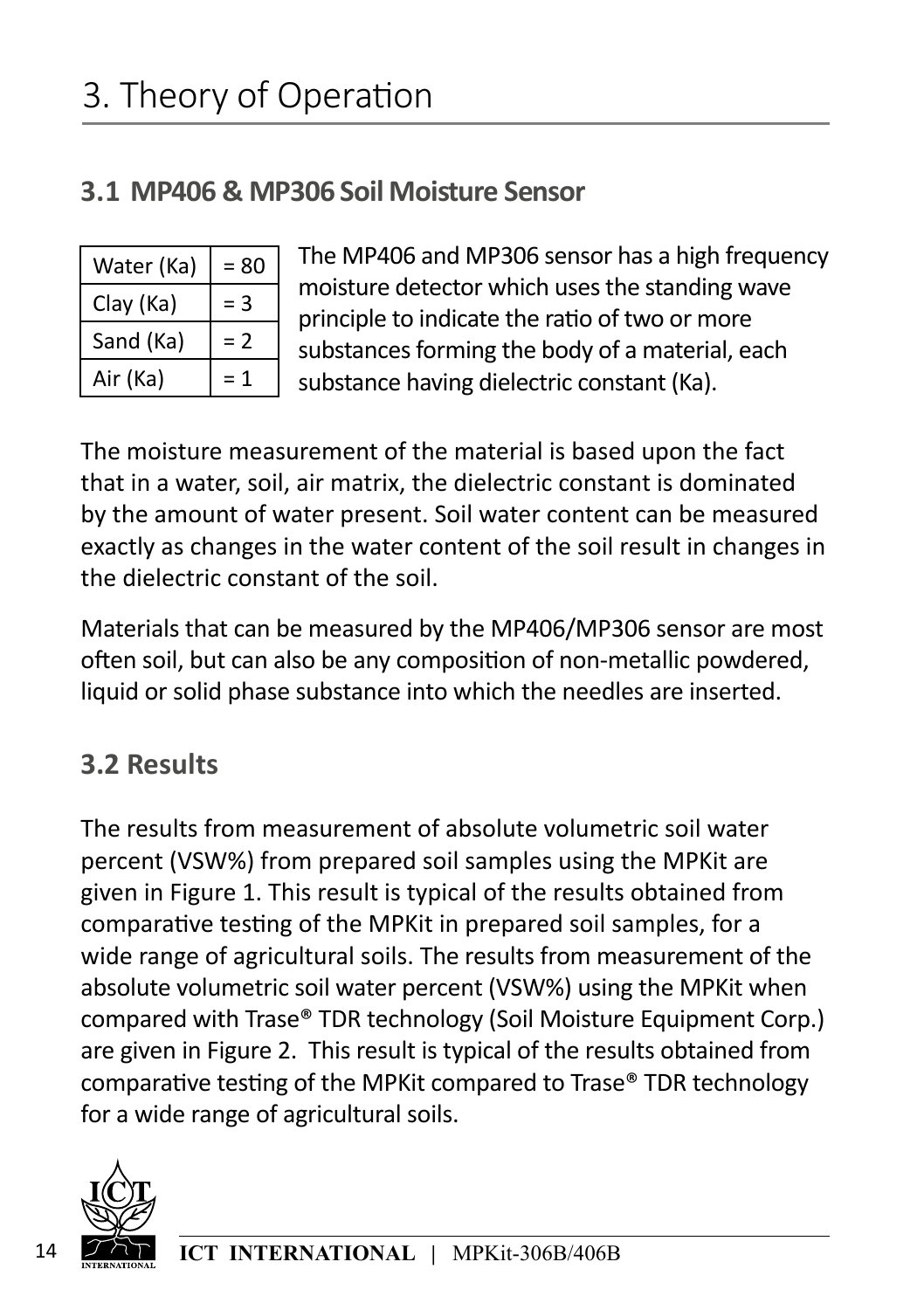<span id="page-14-0"></span>

**Figure 1.** MPKit Measurement of (VSW) % Using Prepared Soil Samples as a Standard.



**Figure 2.** A Comparison of the MPKit and TDR Measurement of VSW% as a Standard.

## **3.3 Definitions**

*Gravimetric Soil Water Content*

| $\Theta$ g = Mw | Where Mw is the mass of water in the soil sample |
|-----------------|--------------------------------------------------|
| Ms              | and Ms is the total mass of the dry soil sample. |

*Volumetric Soil Moisture Content*

| $\Theta$ g = $\Theta$ g* $\rho$ b | Where Pb is the bulk density of the soil sample   |
|-----------------------------------|---------------------------------------------------|
| $( = Ms )$                        | Where Ms is the total mass of dry sample          |
| $( = Vs )$                        | and Vs is the total volume of the dry soil sample |

*Volumetric Soil Water Percent (VSW%):* VSW% = Ɵν \* 100

The VSW% typically varies in the field from 2-5% for sandy soils at permanent wilting point to 45-55% for clay soils at saturation.

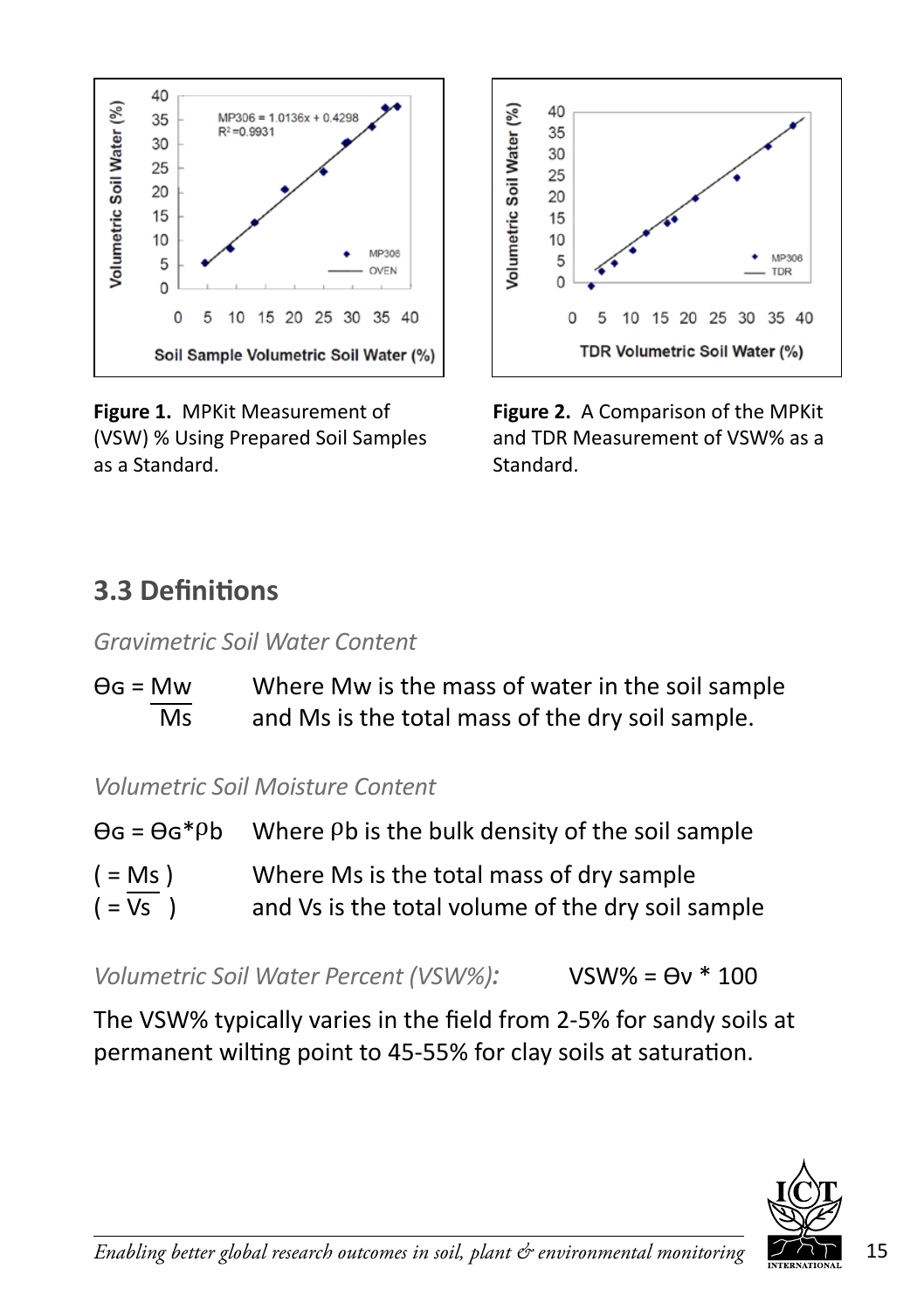## <span id="page-15-0"></span>**4.1 General**

The results obtained from measurement of the absolute volumetric soil water percent (VSW%) using the MPKit are expected to be within ± 2-5% of the actual soil moisture as determined in the laboratory by gravimetric and volumetric methods of determination.

Recalibration is not expected to be necessary for most applications in most commonly occurring agricultural soils. This is especially so when it is considered that for practical end uses such as irrigation scheduling and irrigation control the **change** in VSW% is the most important variable to be determined for management decision making. The **change** measured will be correct in absolute VSW% units or mm of water applied as the relationship of voltage output to water content, hence calibration slope remains constant, across all soil types.

Scientists or regulatory authorities may wish to calibrate the MPKit to verify the data measured. In this case, it is simply necessary to compare the MPKit output in mV to the VSW% from the soil



samples, either prepared in the laboratory or obtained in the field. The resultant regression of these variables will provide the new calibration of the MPKit. All MP306/MP406 are manufactured to be identical. All MPKit respond to changes in water content of the soil and the resultant changes in the dielectric constant in the same way and hence the same calibration will apply to all MPKits.

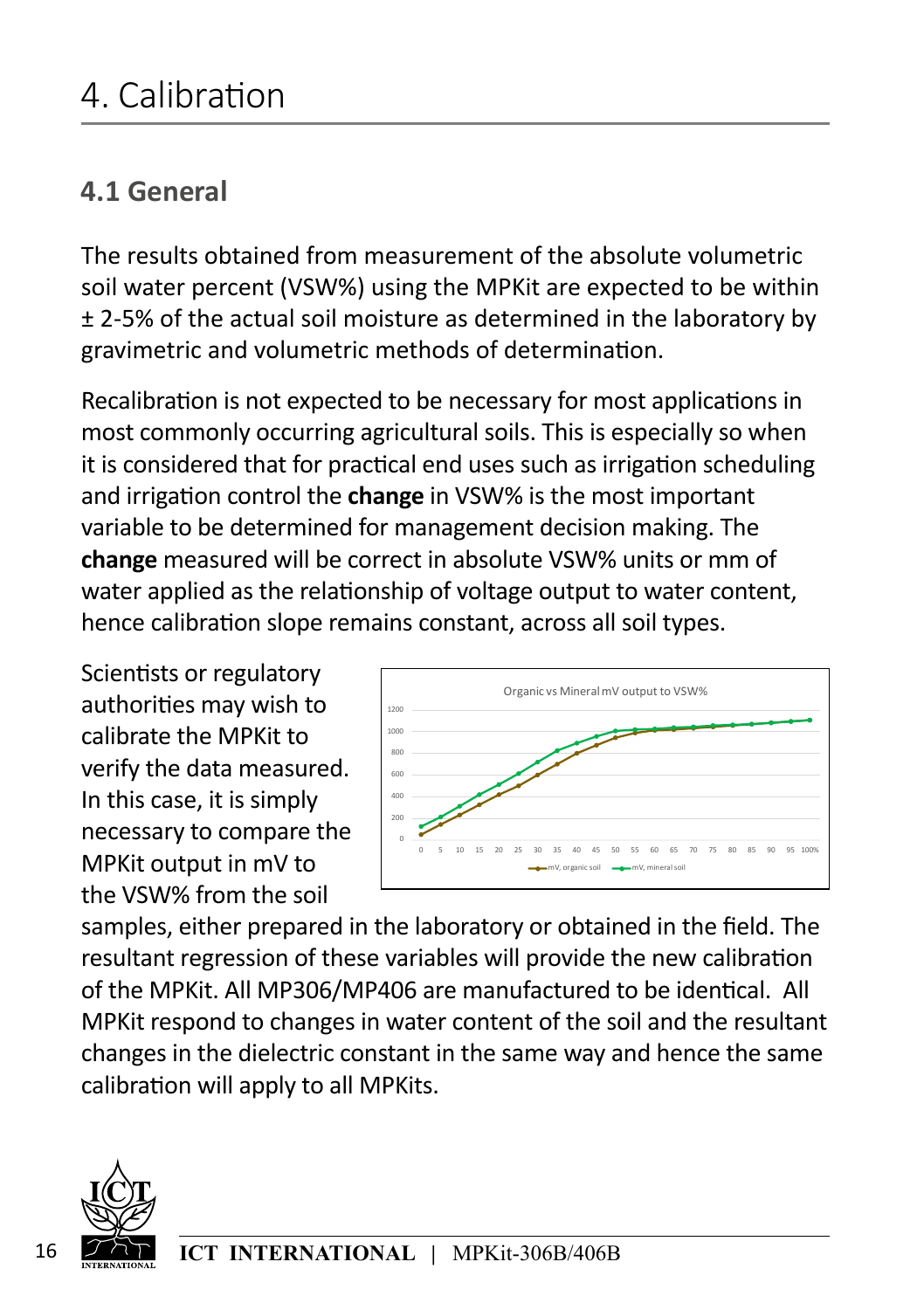## <span id="page-16-0"></span>**4.2 Polynomial Lookup Table**

Linearisation tables can be added to the *ICT MPKit* Phone Application using the following default conversion data for MPKit-306B/MPKit-406B for mineral soils:

| Soil Moisture (%) | mV, mineral soil | <b>Volts</b> |
|-------------------|------------------|--------------|
| 0                 | 120              | 0.120        |
| 5                 | 210              | 0.210        |
| 10                | 310              | 0.310        |
| 15                | 415              | 0.415        |
| 20                | 510              | 0.510        |
| $\overline{25}$   | 610              | 0.610        |
| $\overline{30}$   | 720              | 0.720        |
| $\overline{35}$   | 825              | 0.825        |
| 40                | 895              | 0.895        |
| 45                | 955              | 0.955        |
| 50                | 1005             | 1.005        |
| 55                | 1015             | 1.015        |
| 60                | 1025             | 1.025        |
| 65                | 1035             | 1.035        |
| 70                | 1045             | 1.045        |
| 75                | 1055             | 1.055        |
| $\overline{80}$   | 1065             | 1.065        |
| 85                | 1070             | 1.070        |
| 90                | 1080             | 1.080        |
| 95                | 1095             | 1.095        |
| 100               | 1106             | 1.106        |



*Enabling better global research outcomes in soil, plant & environmental monitoring* 17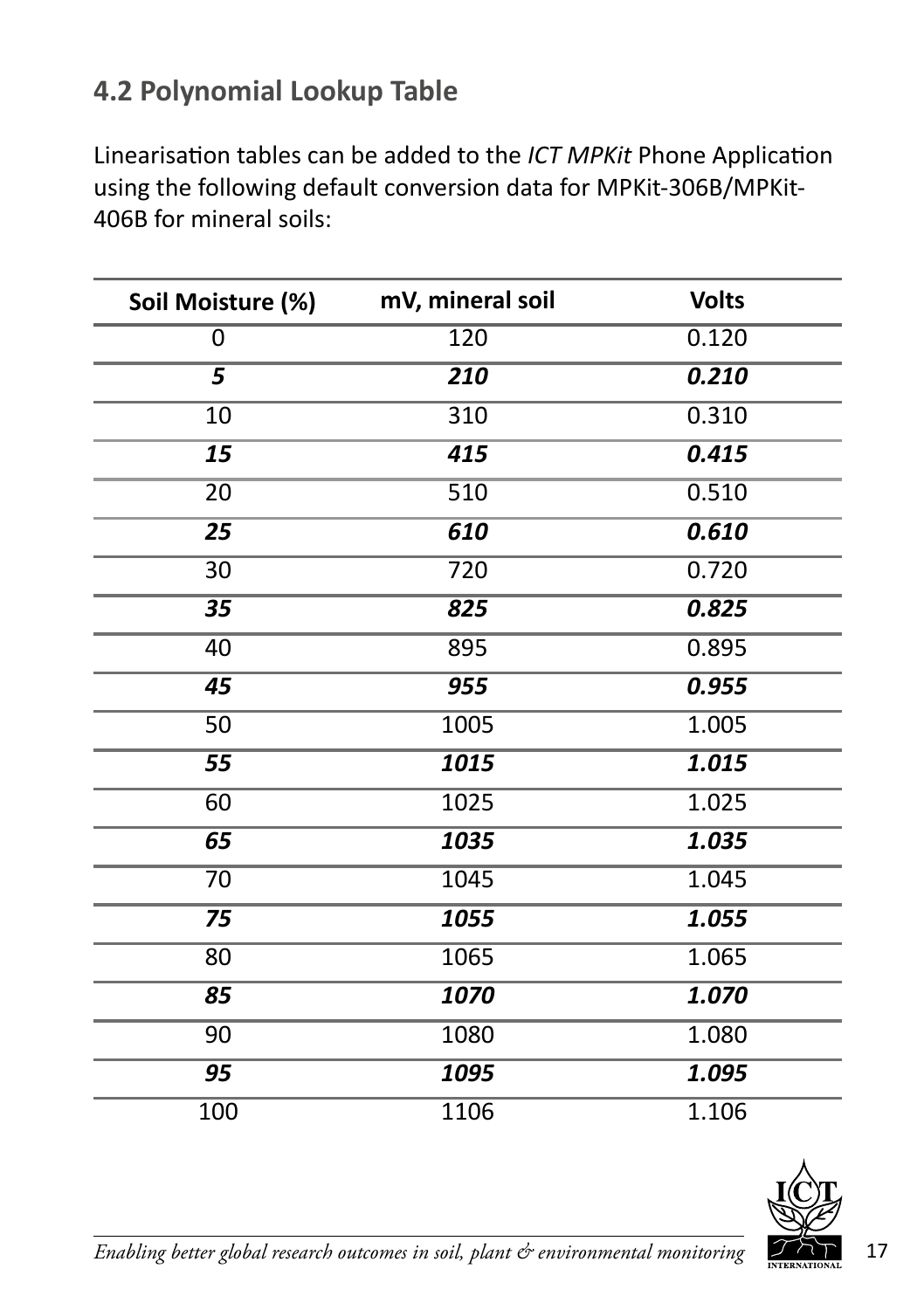## <span id="page-17-0"></span>**4.3 Linear Calibration**

|                   | $= a + b \chi$       |
|-------------------|----------------------|
| <b>VSW</b>        | = INTERCEPT + SLOPE  |
| ℅<br>$0^{\sim}50$ | $= -0.5357 + 0.0702$ |
|                   | $R^2 = 0.9925$       |

Where  $x = MP$  Sensor output in volts {Output Range of Sensor 0 ≤ Sensor ≤ 1.005 V  ${I}$  {Limits of VSW%  $0\% \leq$  VSW%  $\leq$  50%



The formulas to derive these equations are available as both Microsoft Excel files and as an R Script on request.

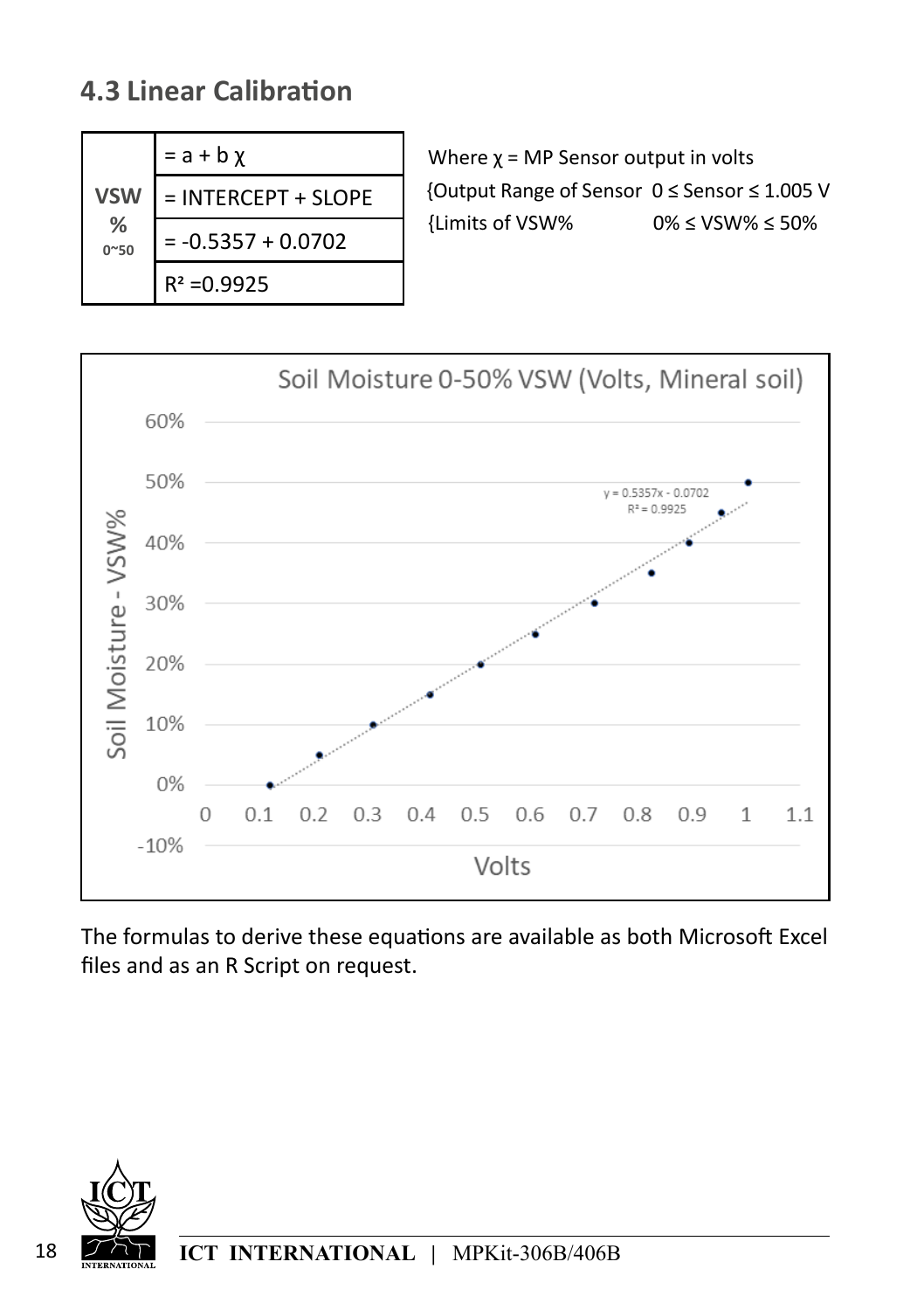## <span id="page-18-0"></span>**4.4 Polynomial Calibration**

|                                 | $= a_o + a1\chi + a2\chi^2 + a3\chi^3$                     |
|---------------------------------|------------------------------------------------------------|
| <b>VSW</b><br>℅<br>$0^{\sim}50$ | $= -0.0925 + 0.8319x -$<br>$0.8034\chi^2$ + $0.5535\chi^3$ |
|                                 | $R^2$ Value = 0.9990                                       |

Where  $\chi$  = MP Sensor output in volts {Output Range of Sensor 0 ≤ Sensor ≤ 1.005 V  ${I}$  {Limits of VSW%  $0\% \leq$  VSW%  $\leq$  50%



The formulas to derive these equations are available as both Microsoft Excel files and as an R Script on request.



*Enabling better global research outcomes in soil, plant & environmental monitoring*  $\widetilde{\mathcal{I}}$  19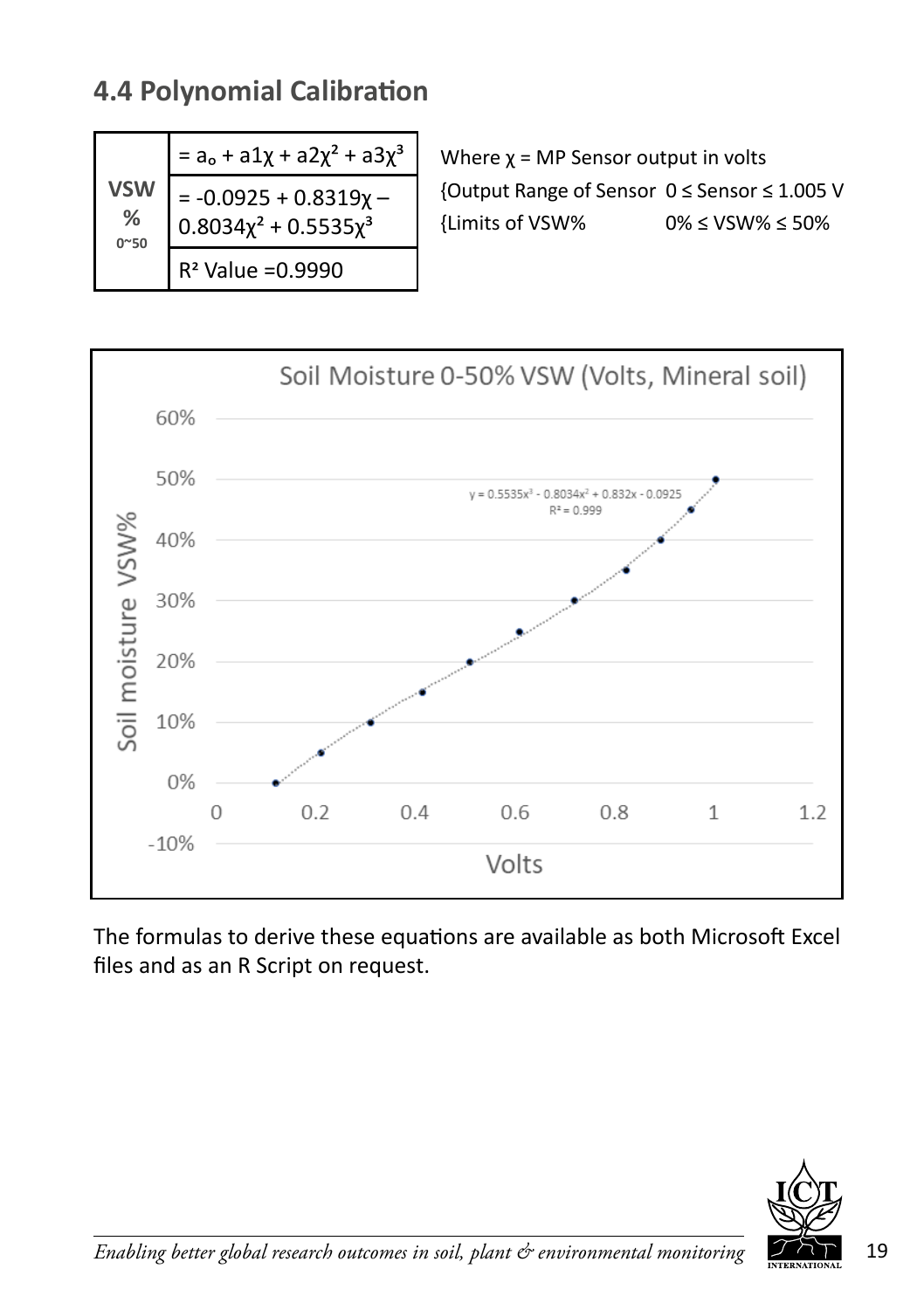## <span id="page-19-0"></span>**4.6 Technical Specifications**

*4.6.1 Mechanical Diagrams:*



#### *4.6.2 Wiring Details*

The MPKit-306B/MPKit-406B is supplied with 70cm of four core shielded wire and connector. Wiring:

Red = 9-18V dc Bare wire/shield = Cable Drain Wire (N/C to Signal or Power ground) Yellow = signal + Black = DC Ground Blue/Green = Analogue Ground

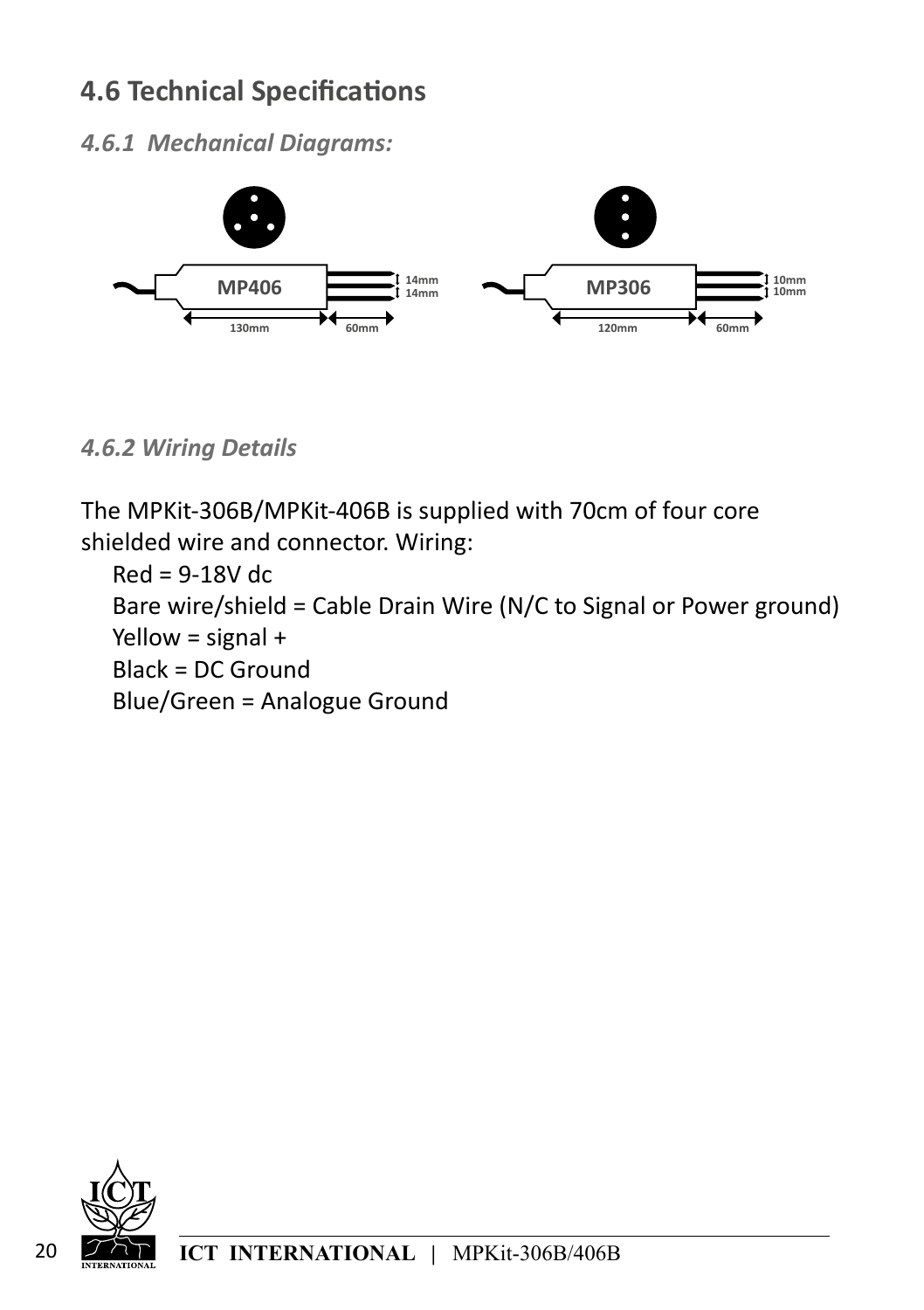<span id="page-20-0"></span>*4.6.3 Electrical and Mechanical Specifications*

| <b>Measurement</b><br>Range | 0-100 VSW%                                                                                                                                                                                                         |
|-----------------------------|--------------------------------------------------------------------------------------------------------------------------------------------------------------------------------------------------------------------|
| <b>Accuracy</b>             | $+/-1$ VSW%                                                                                                                                                                                                        |
|                             |                                                                                                                                                                                                                    |
| <b>Interface</b>            | Input requirements:<br>3 x AAA Batteries<br><b>Power consumption:</b><br>MPKit-306B: 14 mA typical, 16 mA max<br>MPKit-406B: 24 mA typical, 30 mA max<br>Output signal: 0-1000 mV for 0-50 VSW%<br>1106 mV maximum |
| <b>Response Time</b>        | Less than 0.5 seconds                                                                                                                                                                                              |
| <b>Stabilisation Time</b>   | 3 seconds                                                                                                                                                                                                          |
| <b>Mechanical</b>           | Total length 215 mm. Diameter 40 mm<br>Needle length 60 mm                                                                                                                                                         |



*Enabling better global research outcomes in soil, plant & environmental monitoring*  $\overbrace{ \text{SINREANDOM}}$  21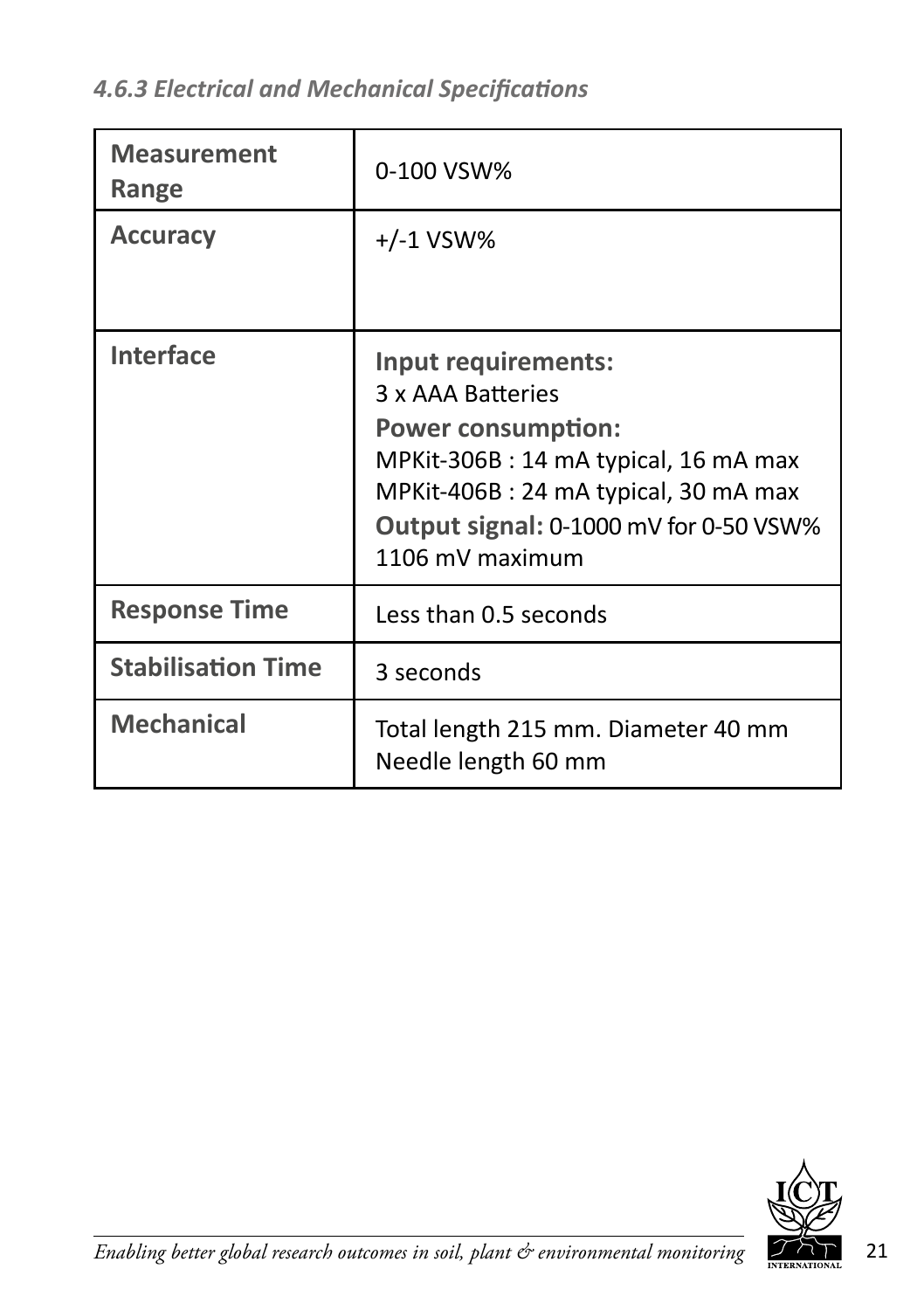#### **What is Covered**

All products manufactured by ICT International are warranted to be free from defects in materials and craftsmanship for a period of one (1) years from the date of shipment from our factory. To be considered for warranty coverage an item must be evaluated either at our factory or by an authorized distributor.

#### **What is Not Covered**

The customer is responsible for all costs associated with the removal, re-installation, and shipping of suspected warranty items to our factory. The warranty does not cover equipment that has been damaged due to the following conditions:

- 1. Improper use or abuse.
- 2. Operation of the instrument outside of its specified operating range.
- 3. Natural occurrences such as lightning, fire etc.
- 4. Unauthorized modification.
- 5. Improper or unauthorized repair.

#### **Who is Covered**

This warranty covers the original purchaser of the product or other party who may own it during the warranty period.

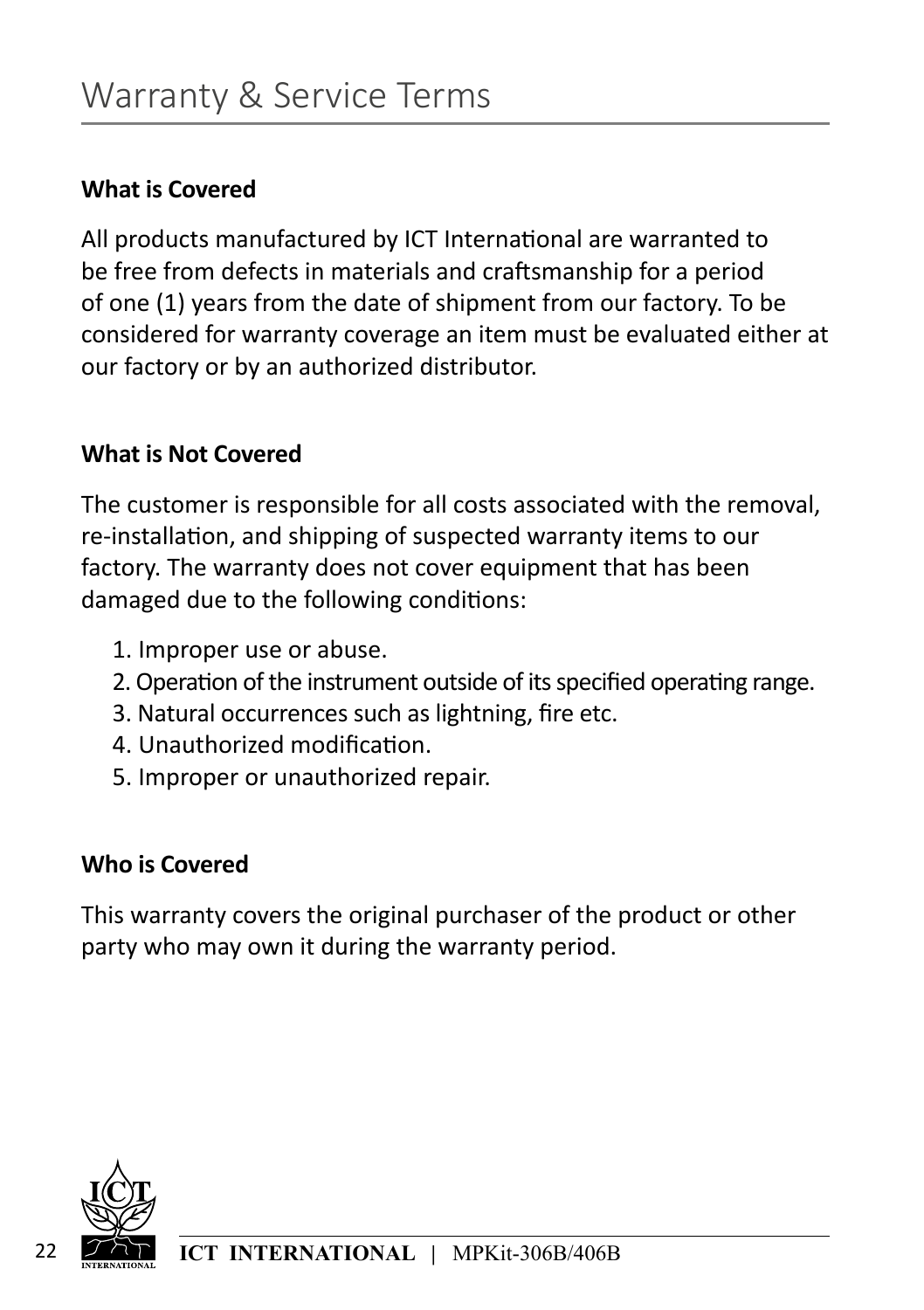#### **What We Will Do**

At no charge we will:

1. Either repair or replace (at our discretion) the item under warranty.

2. Ship the item back to the customer by the carrier of our choice. Different or expedited shipping methods will be at the customer's expense.

#### **How To Return An Item**

1. Please do not send any products back to ICT International until you have filled out an online RMA (Return Merchandise Authorization) and have been advised to return the item by our service team. The form can be found at http://www.ictinternational.com/support/rmaform/. We will use your RMA number for tracking of the service item.

2. Send all RMA sensors and meters back in the following condition: Clean the instruments exterior. Do not modify the sensors or wires, including splicing, cutting wire leads etc.

3. Please write RMA number on the outside of the shipping container.

4. Return the item with freight pre-paid and fully insured to our factory address shown below. We are not responsible for any costs associated with the transportation of products across international borders.

5. Upon receipt, ICT International will determine the cause of failure. If the product is found to be defective in terms of operation to the published specifications due to a failure of product materials or craftsmanship, ICT International will repair or replace the items free of charge.

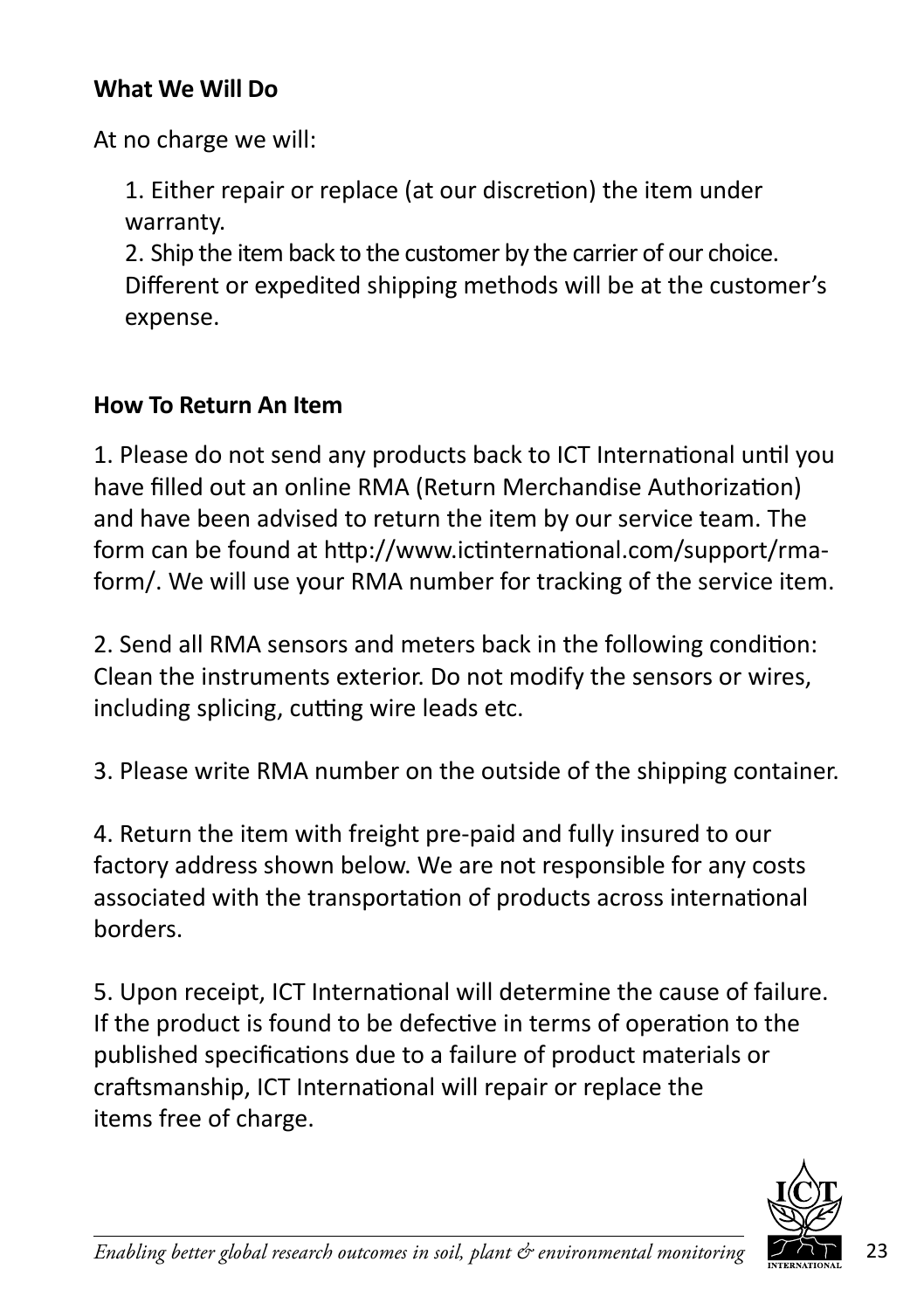#### **Repairs / Replacement**

If it is determined that your product is not covered under warranty, you will be informed and given an estimated repair/replacement cost. The available remedy of defects under this warranty is for the repair or replacement of the original product, and ICT International is not responsible for any direct, indirect, incidental, or consequential damages, including but not limited to loss of income, loss of revenue, loss of profit, loss of wages, loss of time, loss of sales, accruement of debts or expenses, injury to personal property, or injury to any person or any other type of damage or loss.

ICT INTERNATIONAL, PTY LTD 211 MANN ST. ARMIDALE NSW 2350 AUSTRALIA

WWW.ICTINTERNATIONAL.COM.AU

## Previous Models

This manual should be used with reference to MPKit-406B or MPKit-306B purchased after the 01/04/2019 containing the Bluetooth transmitter and using the android application. For earlier models purchased before the 01/04/2019 using the MPM-160 hand meter please refer to the legacy manual on the MPKit product page of our website: www.ictinternational.com.